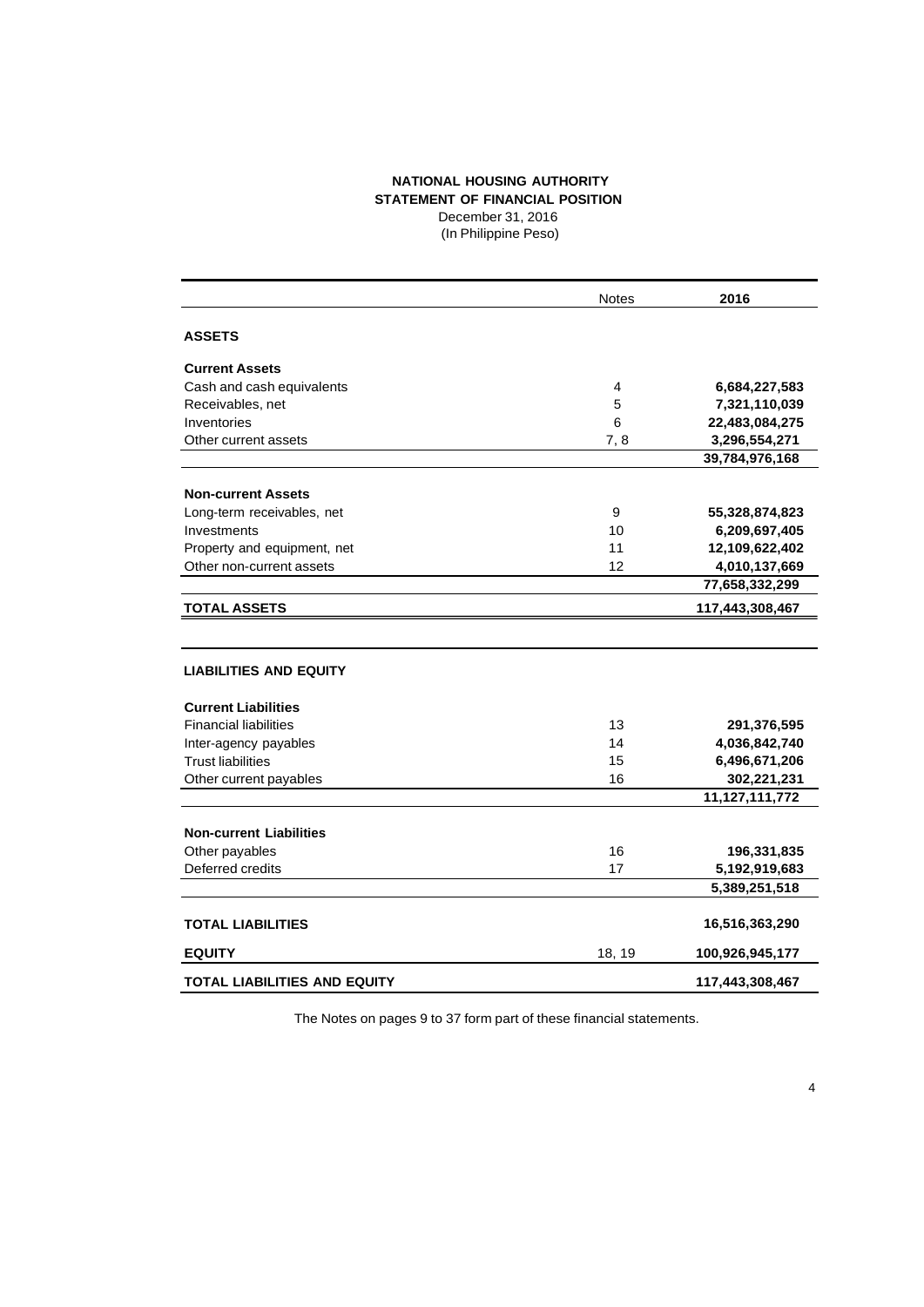## **NATIONAL HOUSING AUTHORITY STATEMENT OF FINANCIAL PERFORMANCE**

For the Year Ended December 31, 2016 (In Philippine Peso)

|                                                                | Note | 2016                        |
|----------------------------------------------------------------|------|-----------------------------|
|                                                                | 21   |                             |
| <b>REVENUE</b><br>Business income                              |      |                             |
| Service income                                                 |      | 1,603,898,009<br>36,308,252 |
| <b>Gross income</b>                                            |      | 1,640,206,261               |
|                                                                |      |                             |
| <b>CURRENT OPERATING EXPENSES</b>                              |      |                             |
| <b>Personal Services</b>                                       | 22   |                             |
| Salaries and wages                                             |      | 362,308,777                 |
| Other compensation                                             |      | 210,558,129                 |
| Personnel benefits contribution                                |      | 49,374,000                  |
| Other personnel benefits                                       |      | 45,469,768                  |
|                                                                |      | 667,710,674                 |
| <b>Maintenance and Other Operating Expenses</b>                | 23   |                             |
| <b>Professional services</b>                                   |      | 210,030,636                 |
| General services                                               |      | 95,119,066                  |
| Other maintenance and operating expenses                       |      | 48,782,134                  |
| Utility expenses                                               |      | 35,894,318                  |
| Supplies and materials expenses                                |      | 33,826,588                  |
| Taxes, insurance premiums and other fees                       |      | 26,615,230                  |
| Repairs and maintenance                                        |      | 23,011,926                  |
| Traveling expenses                                             |      | 17,185,530                  |
| Communication expenses                                         |      | 8,812,921                   |
| Training and scholarship expenses                              |      | 3,955,799                   |
| Survey, research, exploration and development expenses         |      | 515,550                     |
| Confidential, intelligence and extraordinary expenses          |      | 132,830                     |
| Demolition/Relocation and desilting/drilling/dredging expenses |      | 13,434                      |
|                                                                |      | 503,895,962                 |
| <b>Financial Expenses</b>                                      | 24   | 161,819                     |
| <b>Non-cash Expenses</b>                                       |      |                             |
| Depreciation                                                   | 25   | 35,036,604                  |
| Impairment loss                                                |      | 100,399,691                 |
| Losses                                                         |      | 7,005,695                   |
|                                                                |      | 142,441,990                 |
| <b>Total Current Operating Expenses</b>                        |      | 1,314,210,445               |
| <b>SURPLUS (DEFICIT) FROM CURRENT OPERATIONS</b>               |      | 325,995,816                 |
| <b>Other Non-Operating Income</b>                              | 26   | 23, 145, 155                |
| <b>Discounts and Rebates</b>                                   |      | -21,800,331                 |
| <b>SURPLUS BEFORE SUBSIDY</b>                                  |      | 327,340,640                 |
| <b>Net Subsidy</b>                                             |      |                             |
| Subsidy from National Government                               | 20   | 12,040,104,000              |
| Financial assistance/Subsidy - Others                          |      | -1,858,303,713              |
|                                                                |      | 10,181,800,287              |
| <b>SURPLUS FOR THE PERIOD</b>                                  |      | 10,509,140,927              |
|                                                                |      |                             |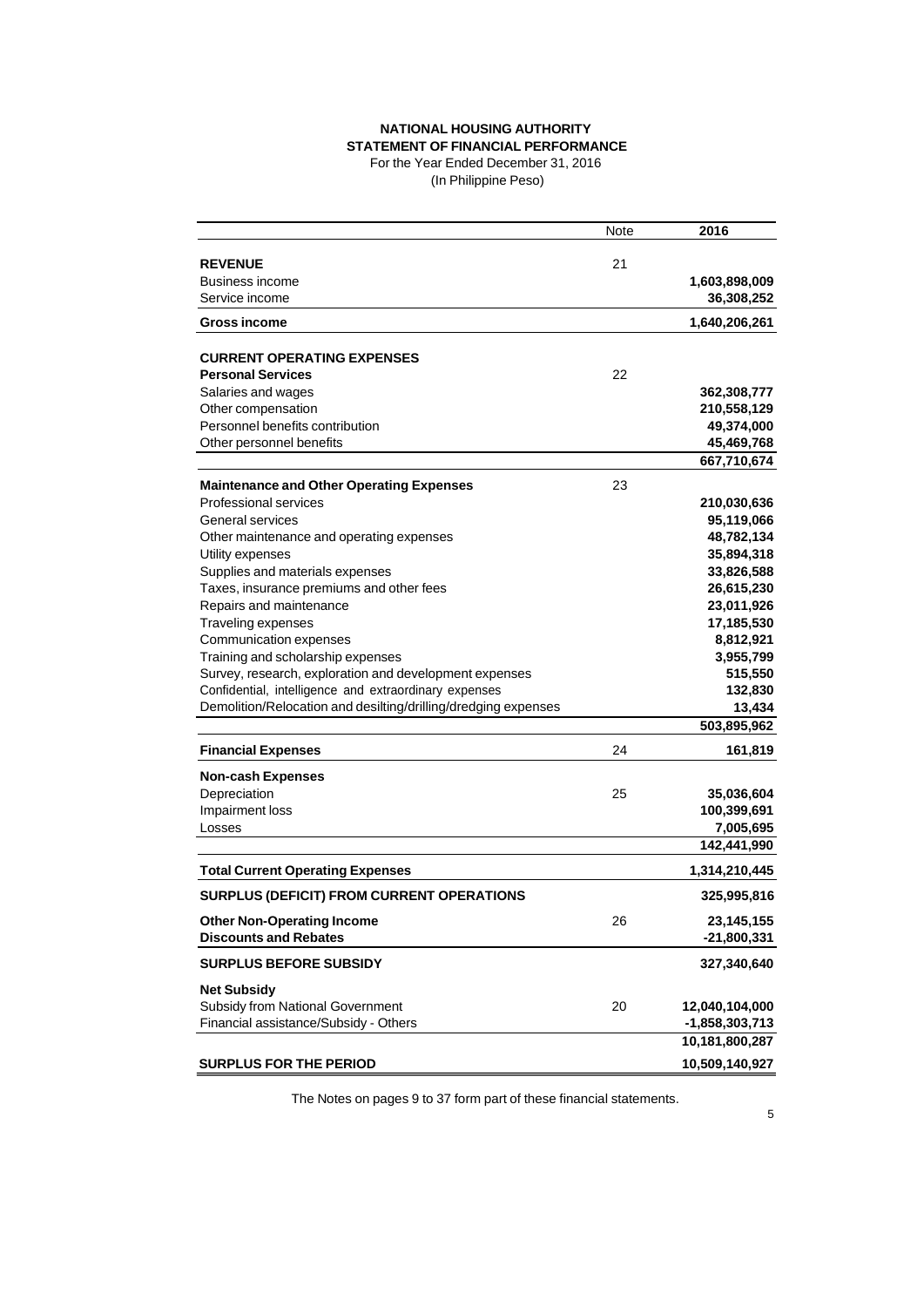#### **NATIONAL HOUSING AUTHORITY STATEMENT OF CHANGES IN EQUITY**

For the Year Ended December 31, 2016

(In Philippine Peso)

|                                          | Accumulated<br><b>Surplus</b> | Govenrment<br><b>Equity</b> | <b>Contributed</b><br>Capital | <b>Revaluation</b><br><b>Surplus</b> |                 |
|------------------------------------------|-------------------------------|-----------------------------|-------------------------------|--------------------------------------|-----------------|
|                                          | (Note 18)                     | (Note 18)                   | (Note 18)                     | (Note 19)                            | <b>Total</b>    |
| <b>BALANCE, JANUARY 1, 2016</b>          | 77,282,858,338                | 2,893,406,770               | 3,121,846,884                 | 6,127,219,012                        | 89,425,331,004  |
| Changes in Net Assets/Equity for CY 2016 |                               |                             |                               |                                      |                 |
| <b>Other Adjustments</b>                 | 519,204,806                   |                             |                               |                                      | 519,204,806     |
| Add:                                     |                               |                             |                               |                                      |                 |
| Surplus for the period                   | 10,509,140,927                |                             |                               |                                      | 10,509,140,927  |
| Tala Development Project Phase 2         |                               |                             | 45,781,000                    |                                      | 45,781,000      |
| Tala Development Project Phase 5         |                               |                             | 50,235,000                    |                                      | 50,235,000      |
| Tala Development Project Phase 4         |                               | ۰.                          | 277.863.640                   |                                      | 277,863,640     |
| Appraisal surplus of land cost of San    |                               |                             |                               |                                      |                 |
| Juan Low-rise Building Projects          |                               |                             |                               | 99,388,800                           | 99,388,800      |
| <b>BALANCE, DECEMBER 31, 2016</b>        | 88,311,204,071                | 2,893,406,770               | 3,495,726,524                 | 6,226,607,812                        | 100,926,945,177 |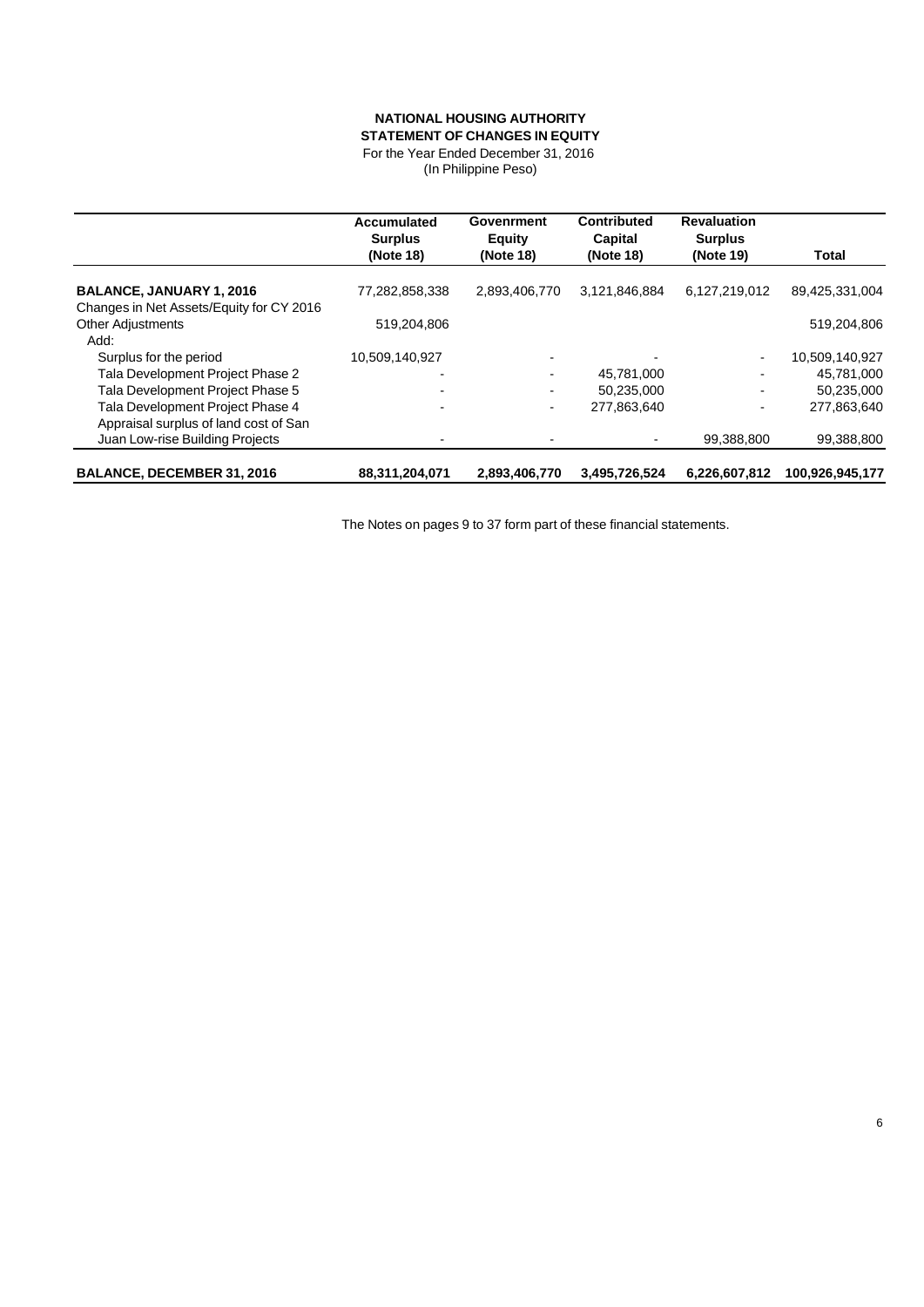# **NATIONAL HOUSING AUTHORITY STATEMENT OF CASH FLOWS**

For the Year Ended December 31, 2016 (In Philippine Peso)

|                                                           | Note | 2016             |
|-----------------------------------------------------------|------|------------------|
| <b>CASH FLOWS FROM OPERATING ACTIVITIES</b>               |      |                  |
| Subsidies from National Government                        |      | 12,040,104,000   |
| Collections from awardees/beneficiaries                   |      | 10,295,057,245   |
| Interest earned on savings/time deposit                   |      | 37,992,256       |
| Other collections                                         |      | 188,952          |
| Payments to contractors                                   |      | -15,220,163,600  |
| Remittances to BCDA, PRRC, PEA                            |      | -9.763.034.643   |
| Cash paid to suppliers and employees                      |      | -1,533,730,599   |
| Disbursements made for AFP/PNP Housing                    |      | $-1,014,509,447$ |
| Disbursements made for Northrail/Southrail/North Triangle |      |                  |
| <b>Relocation Projects</b>                                |      | -56,274,347      |
| Payment of taxes, duties and licenses                     |      | $-8,411,599$     |
| Net cash used in operating activities                     |      | $-5,222,781,782$ |
|                                                           |      |                  |
| <b>CASH FLOWS FROM INVESTING ACTIVITIES</b>               |      |                  |
| Purchase of property and equipment                        |      | -41,044,608      |
| Net cash used in investing activities                     |      | $-41,044,608$    |
| <b>CASH FLOWS FROM FINANCING ACTIVITIES</b>               |      |                  |
| Payment of Ioan                                           |      | $-1,217$         |
| Dividends paid to the National Government                 |      | $-168,323,387$   |
| Net cash used in financing activities                     |      | -168,324,604     |
|                                                           |      |                  |
| <b>NET DECREASE IN CASH AND CASH EQUIVALENTS</b>          |      | $-5,432,150,994$ |
| <b>CASH AND CASH EQUIVALENTS AT BEGINNING OF YEAR</b>     |      | 12,116,378,577   |
| <b>CASH AND CASH EQUIVALENTS AT END OF YEAR</b>           | 4    | 6.684,227,583    |